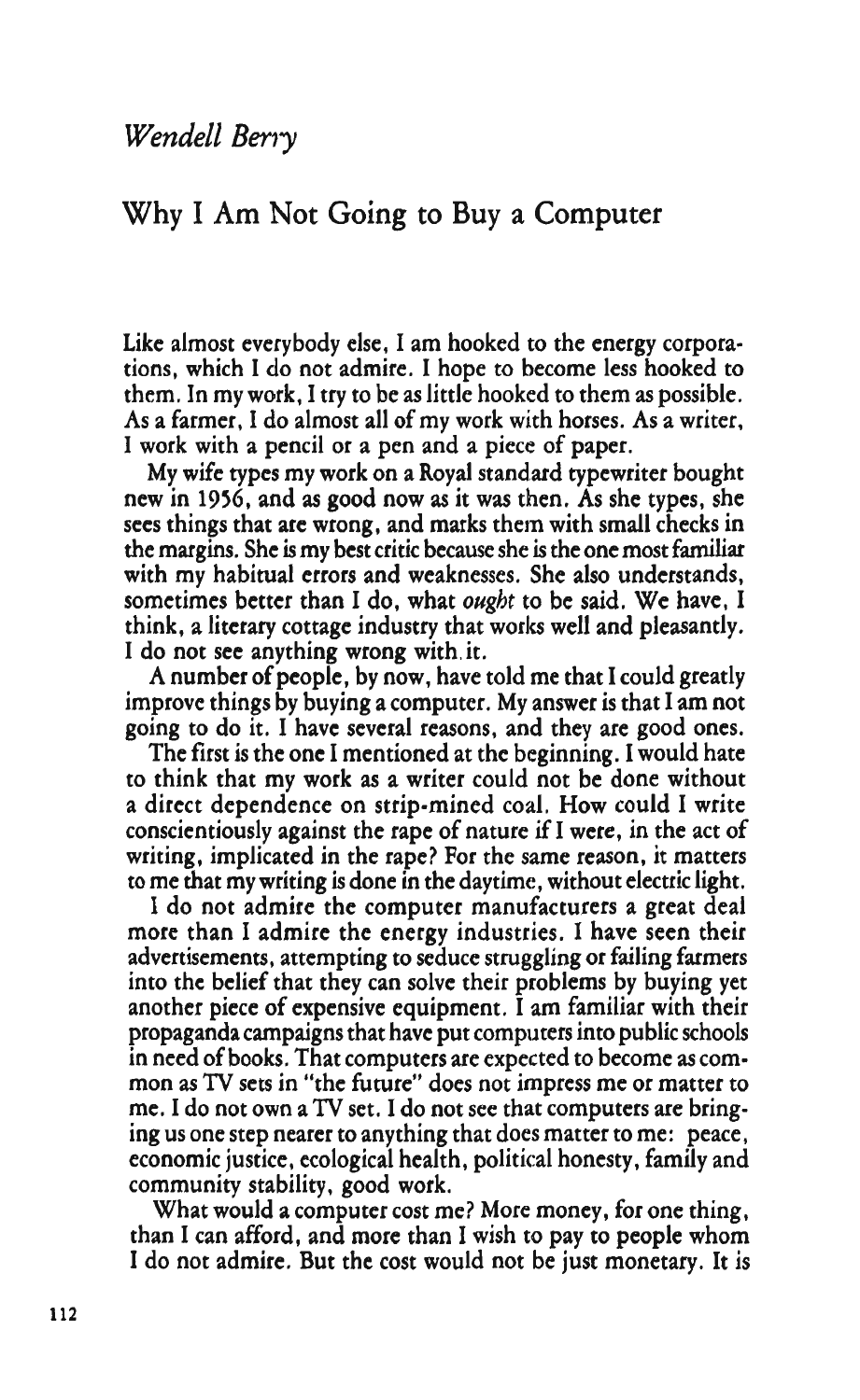well understood that technological innovation always requires the discarding of the "old model"  $-$  the "old model" in this case being not just our old Royal standard, but my wife, my critic, my closest reader, my fellow worker. Thus (and I think this is typical of present, day technological innovation), what would be superseded would be not only some thing, but some body. In order to be technologically up-to-date as a writer, I would have to sacrifice an association that I am dependent upon and that I treasure.

My final and perhaps my best reason for not owning a computer is that I do not wish to fool myself. I disbelieve, and therefore strongly resent, the assertion that I or anybody else could write better or more easily with a computer than with a pencil. I do not see why I should not be as scientific about this as the next fellow: When somebody has used a computer to write work that is demonstrably better than Dante's, and when this better is demonstrably attributable to the use of a computer, then I will speak of computers with a more respectful tone of voice, though I still will not buy one.

To make myself as plain as I can, I should give my standards for technological innovation in my own work. They are asfollows:

1. The new tool should be cheaper than the one it replaces.

2. It should be at least as small in scale as the one it replaces.

3. It should do work that is clearly and demonstrably better than the one it replaces.

4. It should use less energy than the one it replaces.

5. If possible, it should use some form of solar energy, such as that of the body.

6. It should be repairable by a person of ordinary intelligence, provided that he or she has the necessary tools.

7. It should be purchasable and repairable as near to home as possible.

8. It should come from a small, privately-owned shop or store that will take it back for maintenance and repair.

9. It should not replace or disrupt anything good that already exists, and this includes family and community relationships.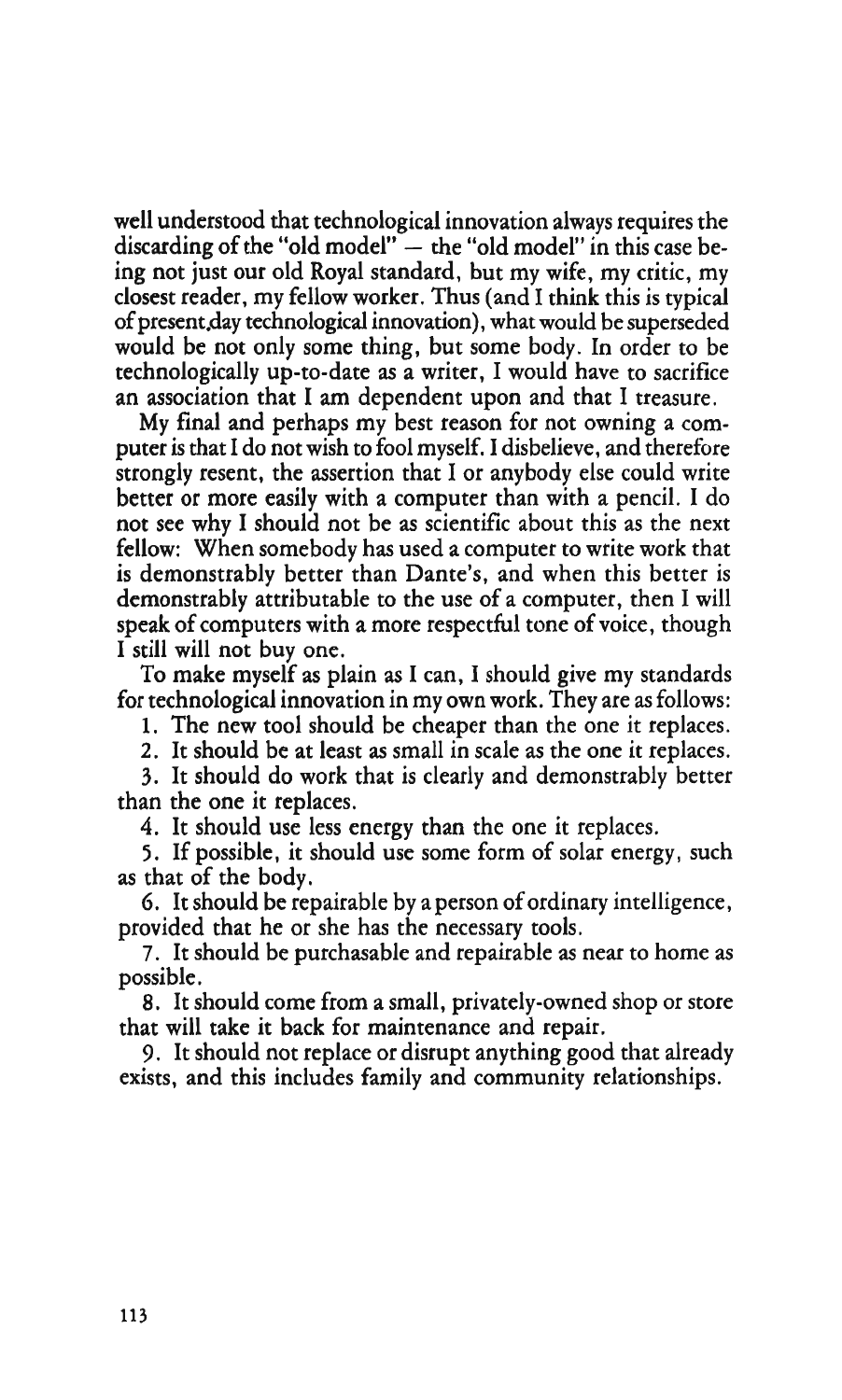# **HARPFR'S**

•

#### Editor Lewis H. Lapham **Executive Editor** Michael Pollan *Senior Edic,,,.,* Gerald Marzorati, Jack Hitt Managing Editor **Tonice Sgrignoli** Deborah Rust, Arc *Director* Associace *Ediwrs* Charis W. Conn, Ilena Silverman Elliott Rabin, *Assistant Editor* Karen Hoffman, *Ediwrial* Assistanc Ann K. Stern, *Assiscant w the* Edicor **Interns**

Emily Barker, Wendell Smith, Jonathan Zarov

Contribucing *Ediwrs* L. J. Davis, Mark Edmundson, Francisco Goldman, Vicki Hearne, Walter Karp. Craig S. Karpel, Barry Lopez, Peter Marin, George Plimpton, Bob Shacochis, Earl Shorris, Jacqueline Simon, Eric Trcisman, Philip Weiss, Tom Wolfe

> **Washington Editors** Christopher Hitchens, Fred Reed, John Taft

John R. MacArthur, Presidenc *and Publisher*

*Vice* Presidenc *and General Manager* Douglas E. Ellis

*Vice President. Corporace and Public Affair..* Randall V. Warner

*Vice President, Advertising Director* Victoria Reisenbach

> $V$ ice *President*, Circulation Patricia Hart

**Account Representatives** Evan Green, James Max Lane, Mary Anne Malley

Diane Kraft, Assistant to the Publisher

Linda McNamara, Adventising Conndinator Benjamin Boveroux, *Circulation Assistant* 

Staff

Joseph Malits, Lisa Kay Greissinger, Jolie Shulman Sean O'Connell, Intern

ADVERTISING SALES OFFICES 666 Bruadway, New·York, New York 10012 (212) 614-6500

Detmic *Manager* Mary Anne Malley (212) 614-6518

*West Coast* Mackin Media Inc. Los Angeles (213) 850-8139 San Francisco (415) 362-8339

#### **Technological Fundamentalism**

Wendell Berry ["Against PCs," Readings, September] provides writers enslaved by the computer with a handy alternative: Wife-a low-tech energy-saving device. Drop a pile of handwritten notes on Wife and you get back a finished manuscript, edited while it was typed. What computer can do that? Wife meets all of Berry's uncompromising standards for technological innovation: she's cheap, repairable near home, and good for the family structure. Best of all, Wife is politically correct because she breaks a writer's "direct dependence on stripmined coal.'

History teaches us that Wife can also be used to beat rugs and wash clothes by hand. thus eliminating the need for the vacuum cleaner and washing machine, two more nasty machines that threaten the act of writing.

Gordon *Inkeles* Miranda, Calif.

I have no quarrel with Berry because he prefers to write with pencil and paper; that is his choice. But he implies that I and others are somehow impure because we choose to write on a computer. I do not admire the energy corporations, either. Their shortcoming is not that they produce

*Harper's Magazine* welcomes Letters to *the* Editor. Short letters are more likely to be pub*lished, and all letters are subject* to editing. *Letters* must *be tYl>ed double-spaced; volume precludes individual acknowledgment.*

electricity but how they go about it. They are poorly managed because they are blind to long-term consequences. To solve this problem, wouldn't it make more sense to correct the precise error they are making rather than simply ignore their product? I would be happy to join Berry in a protest against strip mining, but I intend to keep plugging this computer into the wall with a clear conscience.

*James Rhoads* Battle Creek, Mich.

• **LETTERS**

I enjoyed reading Berry's declaration of intent never to buy a personal computer in the same way that I enjoy reading about the belief systems of unfamiliar tribal cultures. I tried to imagine a tool that would meet Berry's criteria for superiority to his old manual typewriter. The clear winner is the quill pen. It is cheaper, smaller, more energy - efficient, humanpowered, easily repaired, and nondisruptive of existing relationships.

Berry also requires that this tool must be "clearly and demonstrably better" than the one it replaces. But surely we all recognize by now that "better" is in the mind of the beholder. To the quill pen aficionado, the benefits obtained from elegant cailigraphy might well outweigh all others.

I have no particular desire to see Berry use a word processor; if he doesn't like computers, that's fine with me. However, I do object to his portrayal of this reluctance as a moral virtue. Many of us have found that computers can be an invaluable tool in the fight to protect our environment. In addition to helping me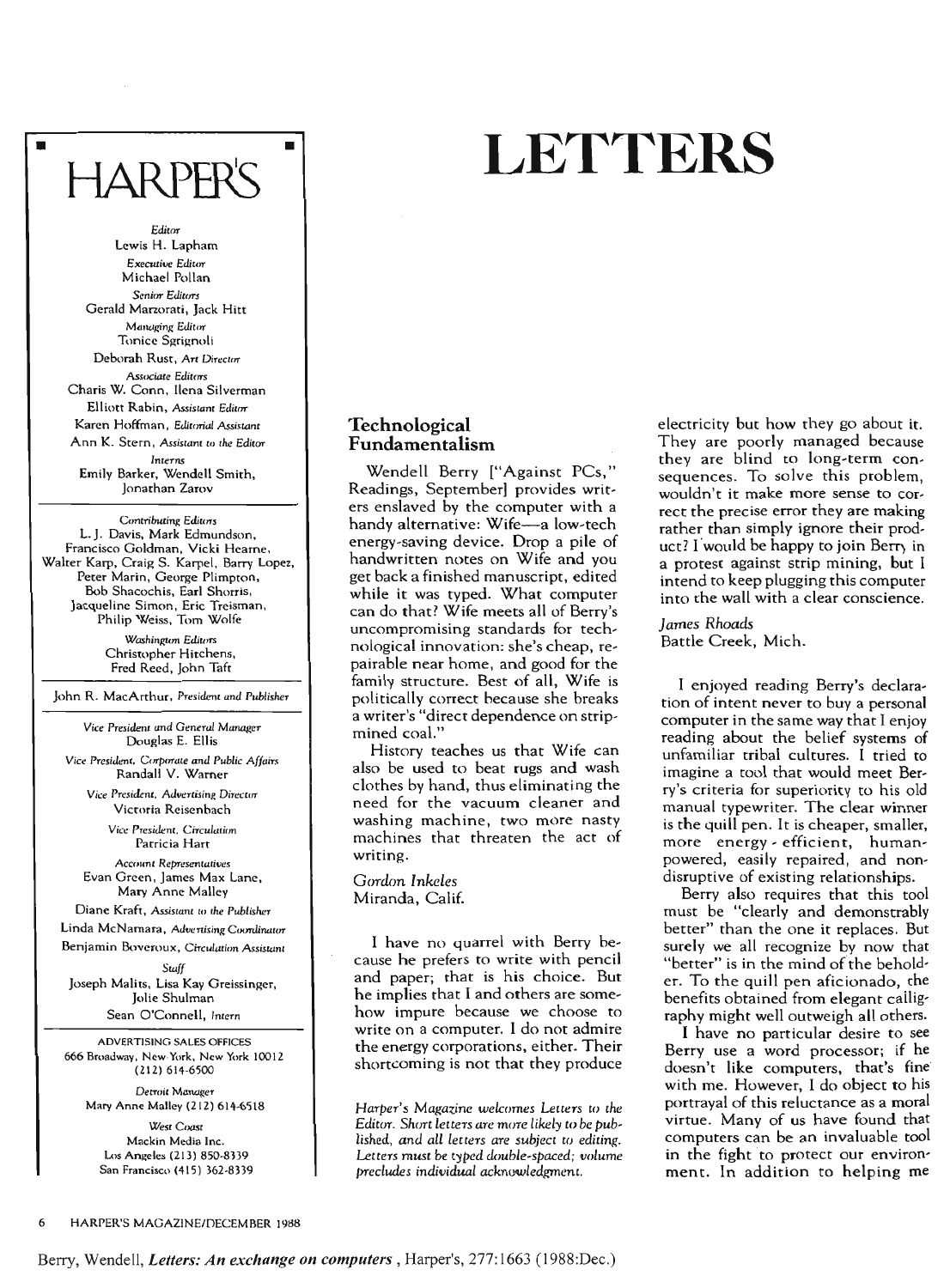write, my personal computer gives me access to up-to-the-minute reports on the workings of the EPA and the nuclear industry. I participate in electronic bulletin boards on which environmental activists discuss strategy and warn each other about urgent legislative issues. Perhaps Berry feels that the Sierra Club should eschew modem printing technology, which is highly wasteful of energy, in favor of having its members hand-copy the club's magazines and other mailings each month?

#### *Nathaniel S. Borenstein* Pittsburgh, Pa.

The value of a computer to a writer is that it is a tool not for generating ideas but for typing and editing words. It is cheaper than a secretary (or a wife!) and arguably more fuelefficient. And it enables spouses who are not inclined to provide free labor more time to concentrate on their own work.

We should support alternatives

both to coal-generated electricity and to IBM-style technocracy. But I am reluctant to entertain alternatives that presuppose the traditional subservience of one class to another. Let the PCS come and the wives and servants go seek more meaningful work.

*Toby Koosman* Knoxville, Tenn.

Berry asks how he could write conscientiously against the rape of nature if in the act of writing on a computer he was implicated in the rape. I find it ironic that a writer who sees the underlying connectedness of things would allow his diatribe against computers to be published in a magazine that carries ads for the National Rural Electric Cooperative Association, Marlboro, Phillips Petroleum, Mc-Donnell Douglas, and, yes, even Smith-Corona. If Berry rests comfortably at night, he must be using sleeping pills.

*Bmdley* C. *lohnson* Grand Forks, N. D.

#### *Wendell Berry Teplies:*

The foregoing letters surprised me with the intensity of the feelings they expressed. According to the writers' testimony, there is nothing wrong with their computers; they are utterly satisfied with them and all that they stand for. My correspondents are certain that I am wrong and that I am, moreover, on the losing side, a side already relegated to the dustbin ofhistory. And yet they grow huffy and condescending over my tiny dissent. What are they so anxious about?

I can only conclude that I have scratched the skin of a technological fundamentalism that, like other fundamentalisms, wishes to monopolize a whole society and, therefore, cannot tolerate the smallest difference of opinion. At the slightest hint of a threat to their complacency, they repeat, like a chorus of toads, the notes sounded by their leaders in industry. The past was gloomy, drudgery-ridden, servile, meaningless, and slow. The present, thanks only to purchasable products, is meaningful,

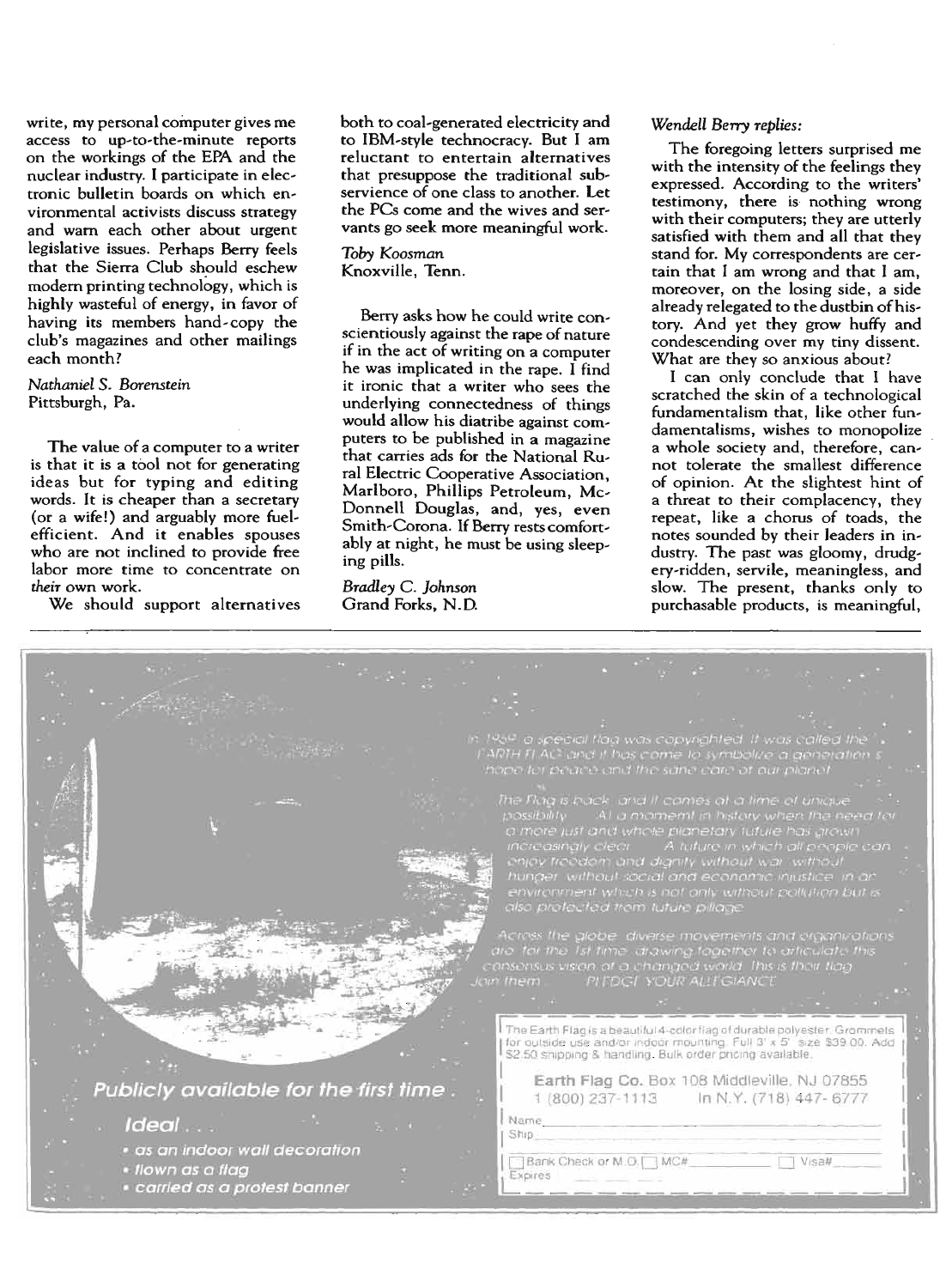



"A masterly storyteller with a dark, urban edge, he is confessional, heartfelt, bitterly funny ...Mike Feder's true stories often interweave very intimate personal reminiscences with...reflections that capture the texture of urban. life in rich, gripping detail."

**Now at your bookstore.**

New *York Times*



--------- 225 Pork Ave. South, N.Y., N.Y. 10003



bright, lively, centralized, and fast. The future, thanks only to more purchasable products, is going to be even better. Thus consumers become salesmen, and the world is made safer for corporations.

I am also surprised by the meanness with which two of these writers refer to my wife. In order to imply that I am a tyrant, they suggest by both direct statement and innuendo that she is subservient, characterless, and stupid-a mere "device" easily forced to provide meaningless "free labor." I understand that it is impossible to make an adequate public defense of one's private life, and so I will only point out that there are a number of kinder possibilities that my critics have disdained to imagine: that my wife may do this work because she wants to and likes to; that she may find some use and some meaning in it; that' she may not work for nothing. These gentlemen obviously think themselves feminists of the most correct and principled sort, and yet they do not hesitate to stereotype and ir, sult, on the basis of one fact, a woman they do not know. They are audacious and irresponsible gossips.

In his letter, Bradley C. Johnson rushes past the possibility of sense in what I said in my essay by implying that I am or ought to be a fanatic. That I am a person of this century and am implicated in many practices that I regret is fully acknowledged at the beginning of my essay. I did not say that I proposed to end forthwith all my involvement in harmful technology, for I do not know how to do that. I said merely that I want to limit such involvement, and to a certain extent I do know how to do that. If some technology does damage to the world-as two of the above letters seem to agree that it does-then why is it not reasonable, and indeed moral, to try to limit one's use of that technology? Of *course,* I think that I am right to do this.

I would not think so, obviously, ifl agreed with Nathaniel S. Borenstein that" 'better' is in the mind of the beholder." But if he truly believes this, I do not see why he bothers with his personal computer's "up-to-theminute reports on the workings of the EPA and the nuclear industry" or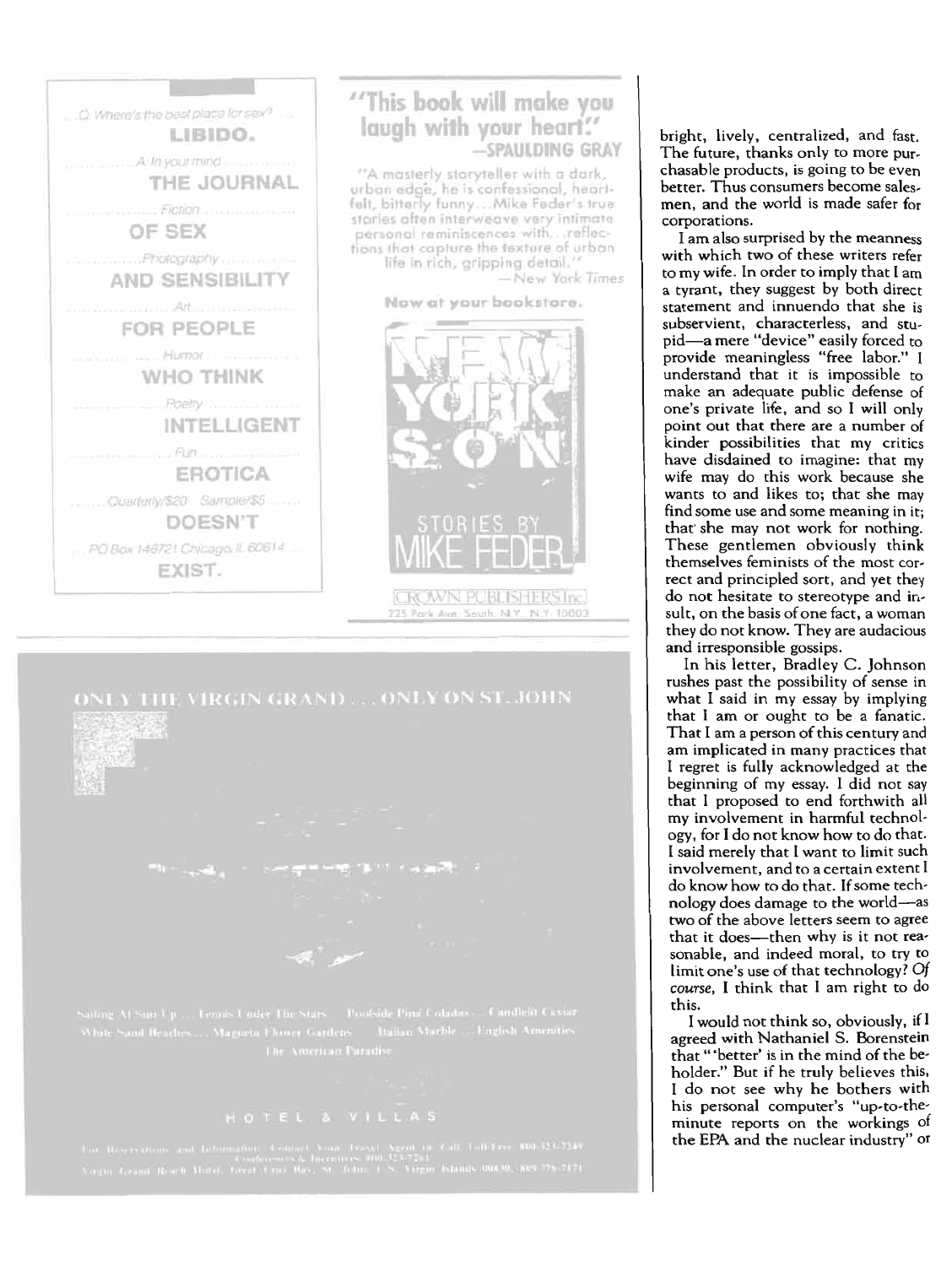why he wishes to be warned about "urgent legislative issues." According to his system, the "better" in a bureaucratic, industrial, or legislative mind is as good as the "better" in his. His mind apparently is being subverted by an objective standard of some sort, and he had better look out.

Borenstein does not say what he does after his computer has drummed him awake. I assume from his Jetter that he must send donations to conservation organizations and letters to officials. Like James Rhoads, at any rate, he has a clear conscience. But this is what is wrong with the conser, vation movement. It has a clear conscience. The guilty are always other people, and the wrong is always some, where else. That is why Borenstein finds his "electronic bulletin board" so handy. To the conservation movement, it is only production that causes environmental degradation; the consumption that supports the production is rarely acknowledged to be at fault. The ideal of the run-of-the-mill conservationist is to impose restraints upon production without limiting consumption or burdening the consciences of consumers.

But virtually all of our consumption now is extravagant, and virtually all of it consumes the world. It is not be, side the point that most electrical power comes from strip-mined coal. The history of the exploitation of the Appalachian coal fields is long, and it is available to readers. I do not see how anyone can read it and plug in any appliance with a clear conscience. If Rhoads can do so, that does not mean that his conscience is clear; it means that his conscience is not working.

To the extent that we consume, in our present circumstances, we are guilty. To the extent that we guilty consumers are conservationists, we are absurd. But what can we do? Must we go on writing letters to politicians and donating to conservation organizations until the majority of our fellow citizens agree with us? Or can we do something directly to solve our share of the problem?

I am a conservationist. I believe wholeheartedly in putting pressure on the politicians and in maintaining the conservation organizations. But I

### **AUTOBIOGRAPHY** *Volume II: 1937-1960 Exile's Odyssey* **Mircea Eliade** Translated by Mac Linscott Ricketts

"The best defense against the 'terror of history', next to religious experience, is spirituality, creation, culture," writes Mircea Eliade. Here he recounts his own encounters with history's terrors, including his time as a political prisoner in his native Romania. Offering insights into his intellectual development, he recalls the contemporaries who contributed to it, such as Eugène Ionesco, Teilhard de Chardin, and Carl Jung. This is not only a revealing portrait of a mature scholar rising to international fame but an affecting testament to the numbing pain of exile and the delight of "discovering America." 12 halftones \$19.95

### **SELECTED LEITERS Stephane** Mallarme

Edited and Translated by Rosemary lloyd

The first volume in English of Mallarmé's letters, this selection follows the poet from childhood to his premature death in 1898. It includes his correspondence with writers such as Verlaine. 20la. and Valery and artists such as Whistler. Manet. and Munch. "If you suspect that Mallarme, the French Symbolist poet, wrote letters as aloof and impersonal as his chiseled verse. you are entirely wrong. His letters are playful, passionate, moody, generous, tender. They reveal both the mature poet and a sensitive, complex human being.... [the translator] has done an admirable job," - *Publishers Weekly \$27.50*

### **CULTURAL MISUNDERSTANDINGS** *The French-American Experience* **Raymonde Carroll** Translated by Carol Volk

Raymonde carroll, born in Tunisia and educated in France and the United States-where she now teaches- is well versed in the pitfalls of cultural dashes. In this entertaining and poignant book. she relates the sometimes comical. sometimes painful misunderstandings that occur among strangers, friends. and lovers simply because of different cultural backgrounds.  $\sim$  \$19.95